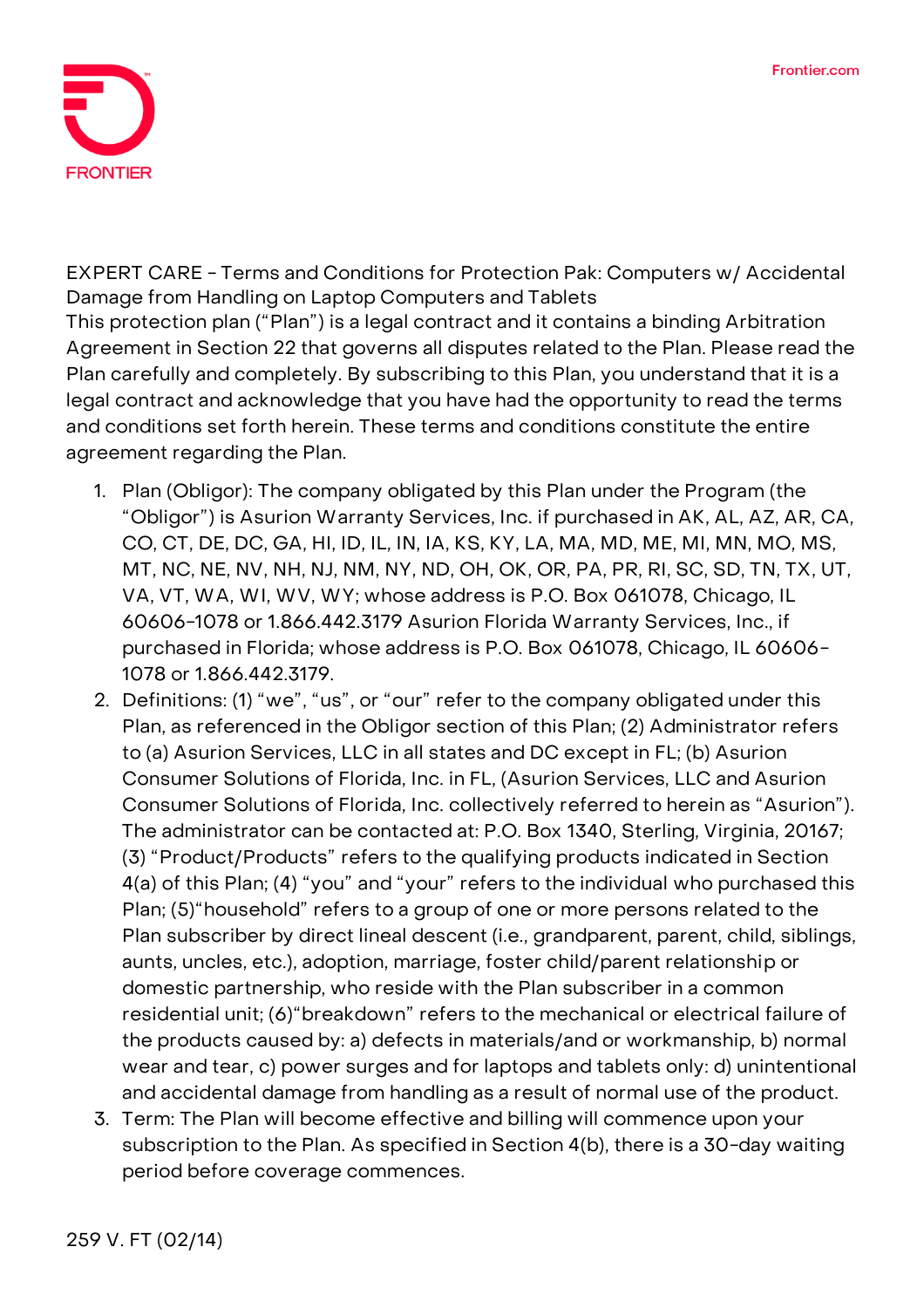

- 4. **Coverage:** If the product fails due to a breakdown, we will repair it, or, at our sole option, replace it with a device of like, kind and quality with comparable features and functionality to the covered product, or provide a payment to you in the form of a check based on the replacement value] of the covered product as determined by us, based upon the age and condition of the covered product immediately prior to the breakdown. The terms of coverage are further outlined below:
	- a. **Qualifying Products:** This Plan covers Desktops, Laptops and Tablets (collectively referred to as "PC" or "PCs"). Each PC can include one (1) of each of the following: an associated external monitor which must be 24" or smaller, keyboard (wired or wireless), mouse (wired or wireless), home router (wired or wireless) and external (to include one (1) Fiber Internet branded) broadband modem per household. All types of PCs are eligible for coverage under this Plan except PCs which are not equipped with a Windows Operating System version Windows XP or newer or Android version 1.6 or newer and Apple computers which are not equipped with an Apple operating system version OS X (10) or newer or Linux OS with 2009 publication date or newer.
	- b. **Coverage Effective Date: Coverage under the Plan will commence 31 days after your subscription to the Plan. No service will be provided during the initial 30 days of the Plan. If the Plan is cancelled, coverage will continue for 30 days after the cancellation date.** There will be no lapse in coverage if you move to another residence, provided that you continue the Plan and notify Frontier of your new residence address.
	- c. **Primary Residence:** Unless otherwise specified, the coverage under this Plan applies to all systems customarily located in your primary residence belonging to you or a member of your household. If you change your primary residence, you are required to notify Frontier of such request or change. In the event that you wish to obtain coverage for more than one residence, additional Plans must be purchased.
	- d. **Service Fee: In the event that your PC requires service, you will be required to pay a service fee in the amount of Eighty-Nine Dollars (\$89.00).** The service fee does not apply to the repair or replacement of a monitor, keyboard, mouse, modem or router. The service fee must be paid and received in advance of the service being provided and may be paid through a valid credit card, check or money order.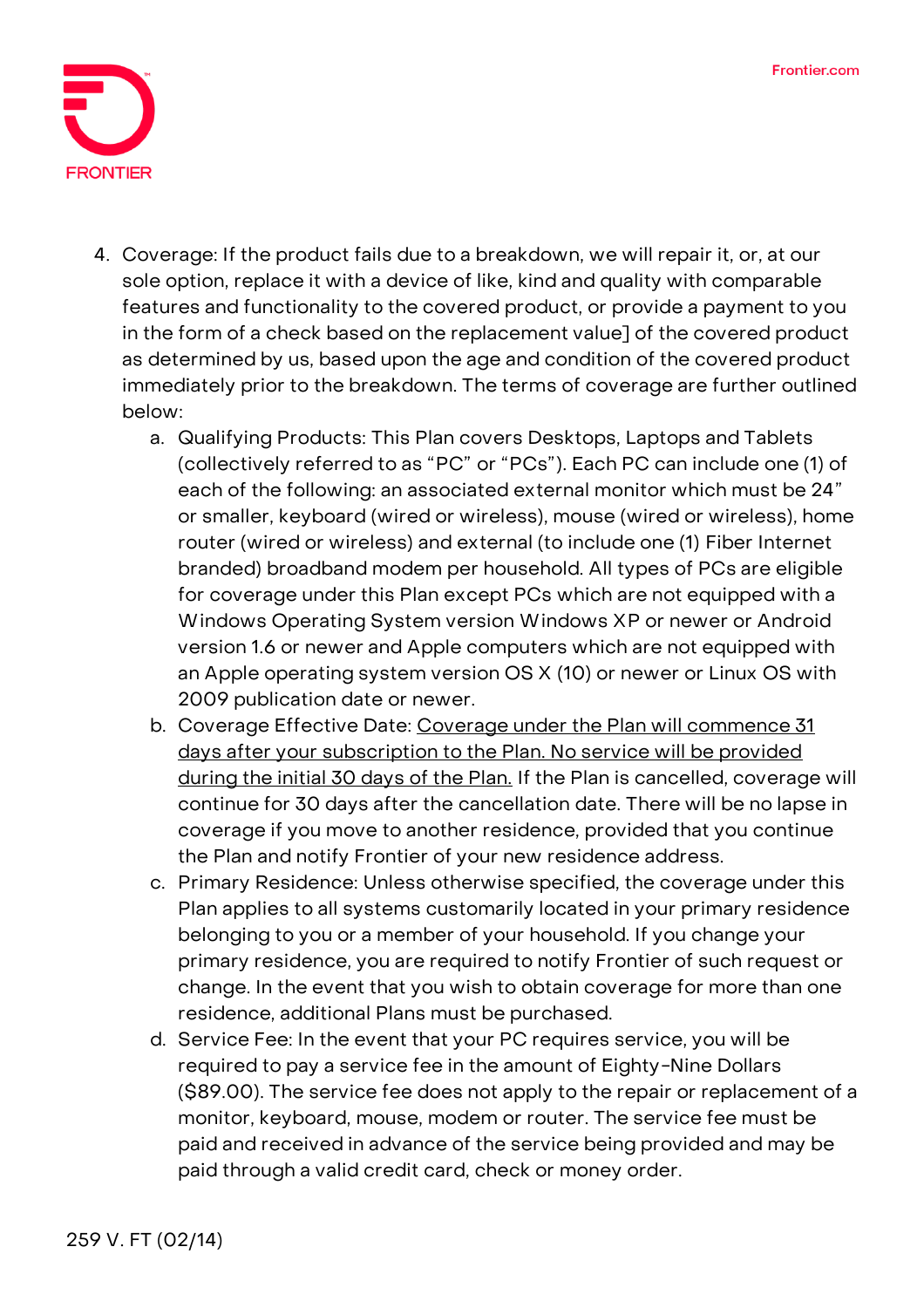

- 1) Keyboards, Mice, Modems, Routers: This Plan covers the cost to repair, replace or reimbursed the replacement value to you for these items that are not integrated components of your PC, including the monitor, keyboard, mouse, modem or Fiber Internet router with ones of like kind and quality. You will not be charged a service fee for claims related to the products listed in this Section 4(d1), however, the costs associated with the repair or replacement of these products will apply toward the aggregate claim limit under the Plan.
- 5. **Repair Depot Service:** If your product requires service, it will be shipped to a designated repair depot location for service. We will send you a carton, prepaid shipping label and instructions for shipping your product to our authorized service center. Standard shipping costs are covered by the Plan.
- 6. **Subscriber Eligibility:** Only customers residing in the United States are eligible for coverage under the Plan.
- 7. **Replacement Products:** If we opt to provide you a replacement product under the Plan, we reserve the right to retain ownership of your defective product. At our sole discretion, we may require that you return the defective product to our designated repair depot location as a condition to receiving your replacement product. Shipping costs associated with the return of the product will be paid by us.
- 8. **Registration:** Registration of this Plan is not required. At your option, you may register the products to be covered by the Plan at any time during the coverage period. To perform this registration, please go online to [https://hub.asurion.com/CAResidents.](https://hub.asurion.com/CAResidents) Changes and/or updates to the list of covered products can be made by updating your online account at this web address.
- 9. **Plan Limits of Liability (Aggregate Claim Limit):** Under the Plan, claims cannot exceed \$3,000 per 12-month rolling period which commences on the date of your first claim. We will be responsible for informing you, at the time of the claim, if you have reached the \$3,000 aggregate claim limit. The retail value of any repairs shall be equal to the market retail value of parts and labor charges for repairing the product, as determined at our sole discretion, provided that the retail value for any repair shall not exceed the total retail value of a comparable replacement product. In the event that you reach the 12-month aggregate claim limit for claims (\$3,000) and the product requires additional repairs, we will provide you with information on how to get the product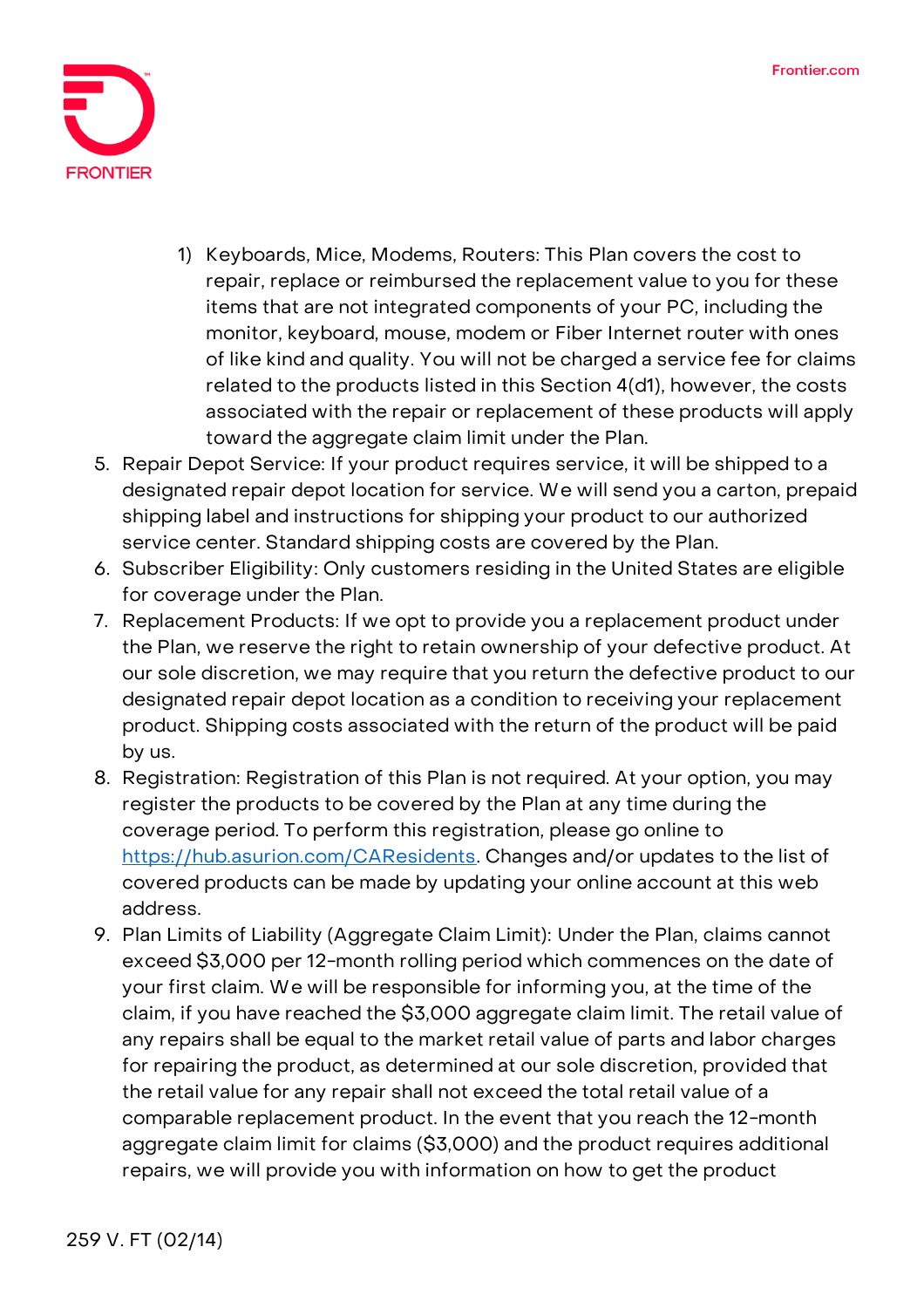

repaired; however, we will not be responsible for any costs related to these repairs.

- 10.**Your Responsibilities:** This Plan is for your use only and may not be assigned. Products owned by anyone other than you or members of your household will not be covered by the Plan. Any abuse of the Plan by you, including but not limited to seeking replacement of a product not belonging to you, may result in termination of the Plan upon notice. The Product must be in good working condition prior to your Plan subscription. You must follow the instructions that are in the owner's manual for proper use, care and maintenance of the Product. Failure to follow the manufacturer's maintenance and service guidelines may result in the denial of coverage under this Plan. We strongly recommend (but do not require as a condition of this Plan) the regular back up of data and software. It is important that you back up all data files on your PC prior to the commencement of service; repairs to your PC may result in the deletion of such data files. Please retain these terms and conditions for your records.
- 11. **Payment:** You agree to pay monthly charges for this Plan as such charges may appear on your monthly bill from Frontier. The monthly rate for the Plan was provided to you at the time you subscribed to the Plan. You may contact your Frontier representative for the current applicable rate for the Plan. Nonpayment may result in cancellation of the Plan. All charges, plus all applicable taxes, shall be due and payable by the due date stated on your Frontier bill.
- 12. **If Your Product Needs Service:** In the event the product fails to operate, you may, 30 days after subscription to this Plan, file a claim by calling 1.866.442.3179, 24 hours a day, 7 days a week, excluding national holidays. As stated above, service for your PC is subject to your payment of a \$89.00 service fee for each claim. There will be no service fee required for servicing monitors, keyboards, mice, modems or routers, which are not an integrated component of your PC. **AT OUR OPTION, REPLACEMENTS WILL BE NEW, REBUILT, REFURBISHED, OR NON-ORIGINAL MANUFACTURER'S PARTS OR PRODUCTS THAT PERFORM TO THE ORIGINAL FACTORY SPECIFICATIONS.**  The cost of the replacement product cannot exceed the available balance of funds under the aggregate claim limit. Repaired or replaced products are warranted by us for 90 days from the date of product receipt by you. In the event that the product fails to function properly during such 90 days, we will repair or replace the product at no cost to you. Such services will not be charged against your aggregate claim limit under the Plan.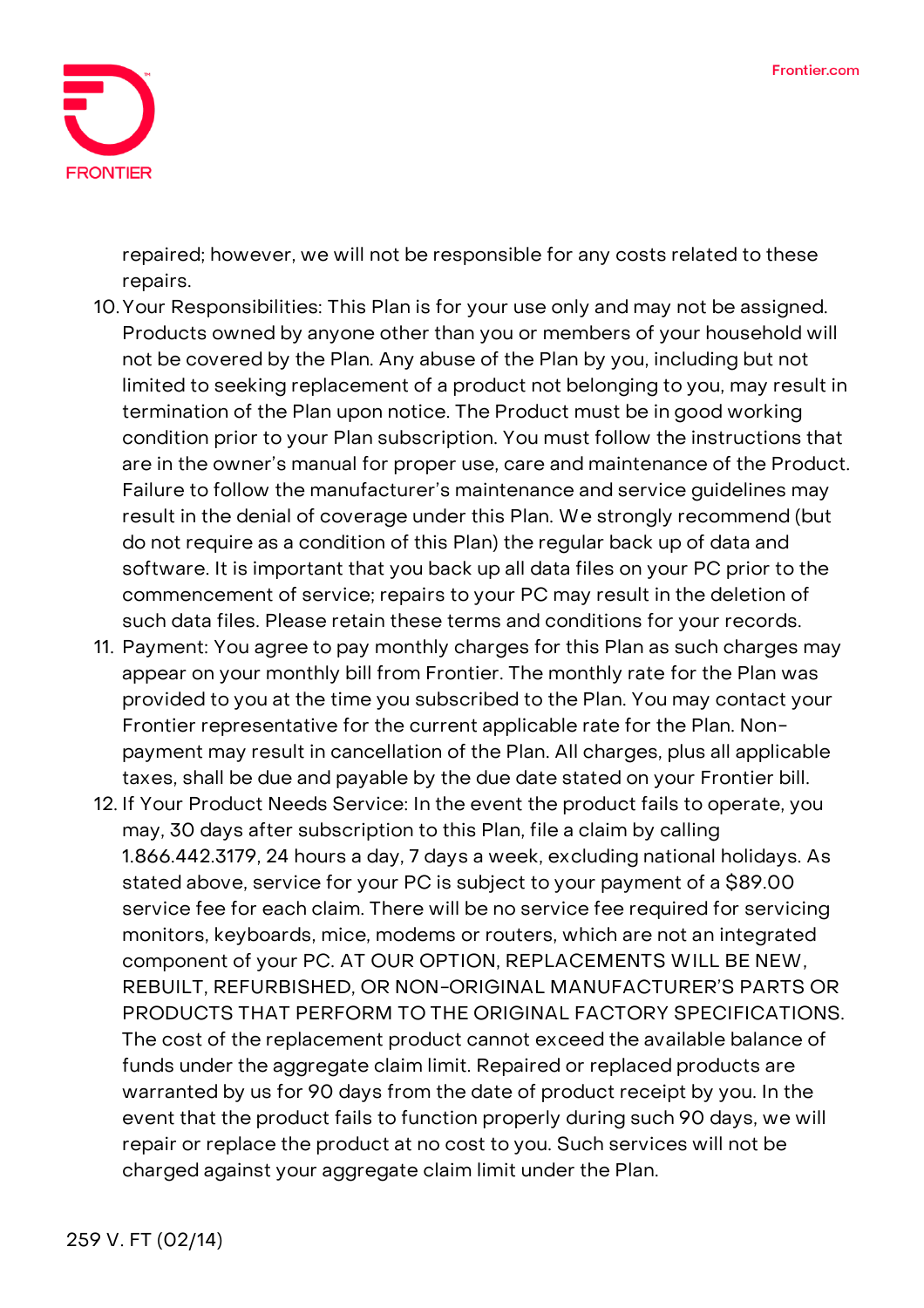

- 13. **Insurance Securing this Plan:** This Plan is not a contract of insurance. The obligations of Asurion Warranty Services, Inc. under this Plan are secured by an insurance policy provided by Liberty Insurance Underwriters Inc. in the following states: AL, AR, CA, CT, GA, HI, IL, KY, MA, ME, MN, MO, MT, NC, NH, NV, NY, OK, OR, SC, TX, VT, VA, WA, WI, WY and all other states required by law. The obligations of Asurion Florida Warranty Services, Inc. under this Plan are secured by an insurance policy provided by Liberty Mutual Insurance Company. If within sixty (60) days we have not paid you for your covered claim, provided you with a refund owed or you are otherwise dissatisfied, you may make a claim directly to the applicable insurance company at 55 Water St. 18th Floor New York, NY 10041 for Liberty Insurance Underwriters, Inc. and at 175 Berkeley Street, Boston, Massachusetts, 02116, for Liberty Mutual Insurance Company or by calling toll free 1.800.677.9163.
- 14. **Exclusions – What Is Not Covered:** This Plan does not cover the following:
	- a. Products with pre-existing conditions at the time of your subscription to the Plan;
	- b. Batteries;
	- c. Components or products used for any commercial, public, lease or other non-residential purpose;
	- d. Cosmetic defects, damage to or failures of non-operational components that do not inhibit the proper operation and performance of a covered item, such as but not limited to: appearance parts; broken hinges; cracked cases; decorative finishing; finish defects; handles; nonfunctional plastic; trim; accessories; attachments;
	- e. Damage or costs resulting from: improper installation or setup; use in any combinations not approved in the manufacturer's specifications; unauthorized modifications, alterations, repairs or repair personnel;
	- f. Failure, inoperability, or disruption of any product or product functions due to any design flaw or systemic manufacturing defect;
	- g. Failures, damage or loss caused by any physical force external to the product, whether accidental (excluding ADH coverage for laptops and tablets) or intentional, including but not limited to: any disaster, whether natural (acts of God) or man-made, whether local or catastrophic; abuse; acts of war; civil disorders; corrosion; dirt; mold; dust; earthquake; fire; hail; insects or other animals; liquid immersion; malicious mischief;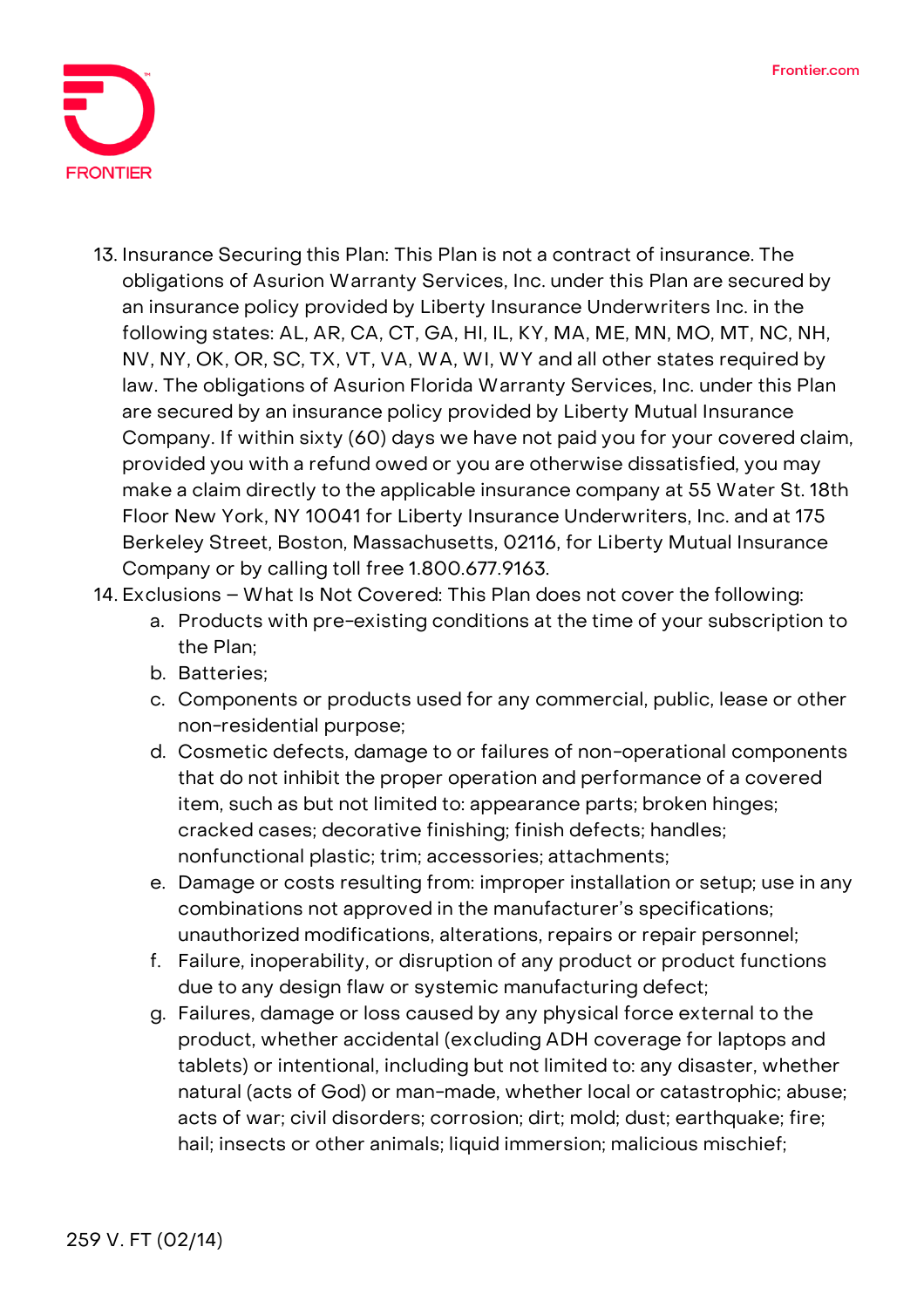

misuse; negligence; nuclear accident; riot; rust; sand; smoke; storm; terrorist attack; vandalism; wind;

- h. Costs associated with installation or de-installation of any product;
- i. PC peripherals such as printers, external speakers and/or scanners;
- j. Televisions that are used as a PC monitor;
- k. Burned-in images and pixel failure within designed specifications or that do not materially alter the product's functionality;
- l. Wireless repeaters, signal boost routers, additional base stations;
- m. Adjunct devices, or any device that is not built into the PC's CPU housing, except a keyboard, mouse, broadband modem or router;
- n. PCs that do not have administrator's permissions. Covered PCs must be able to upload and download software;
- o. Products that are not owned by you or a member of your household, leased and rented products, or products that are not customarily located in your specified residence;
- p. Loss or damage to the product either while in storage or in the course of transit, delivery, or redelivery, except where the loss or damage occurs while your product is located at our designated repair depot;
- q. Normal periodic or preventative maintenance, inspections, cleaning, or tune-ups; minor adjustments and settings outlined in the product owner's manual that the user can perform; costs related to any service request which results in customer education or no problem found;
- r. Products whose serial number has been altered or removed;
- s. Products located outside the United States;
- t. Repair or replacement covered by a manufacturer recall in effect at the time of the failure;
- u. Support or repairs to software; loss or damage to software due to any cause; including but not limited to, computer virus; worm; Trojan programs; adware, spyware, firmware or any other software program;
- v. Data or software of any kind that is deleted or damaged during a repair or replacement under this Plan;
- w. Special, indirect, or consequential damages or losses;
- x. Theft or loss of the product.
- y. Customer built or assembled computers
- z. Computer telephony equipment

15. **Renewal:** This Plan automatically renews from month to month until cancelled.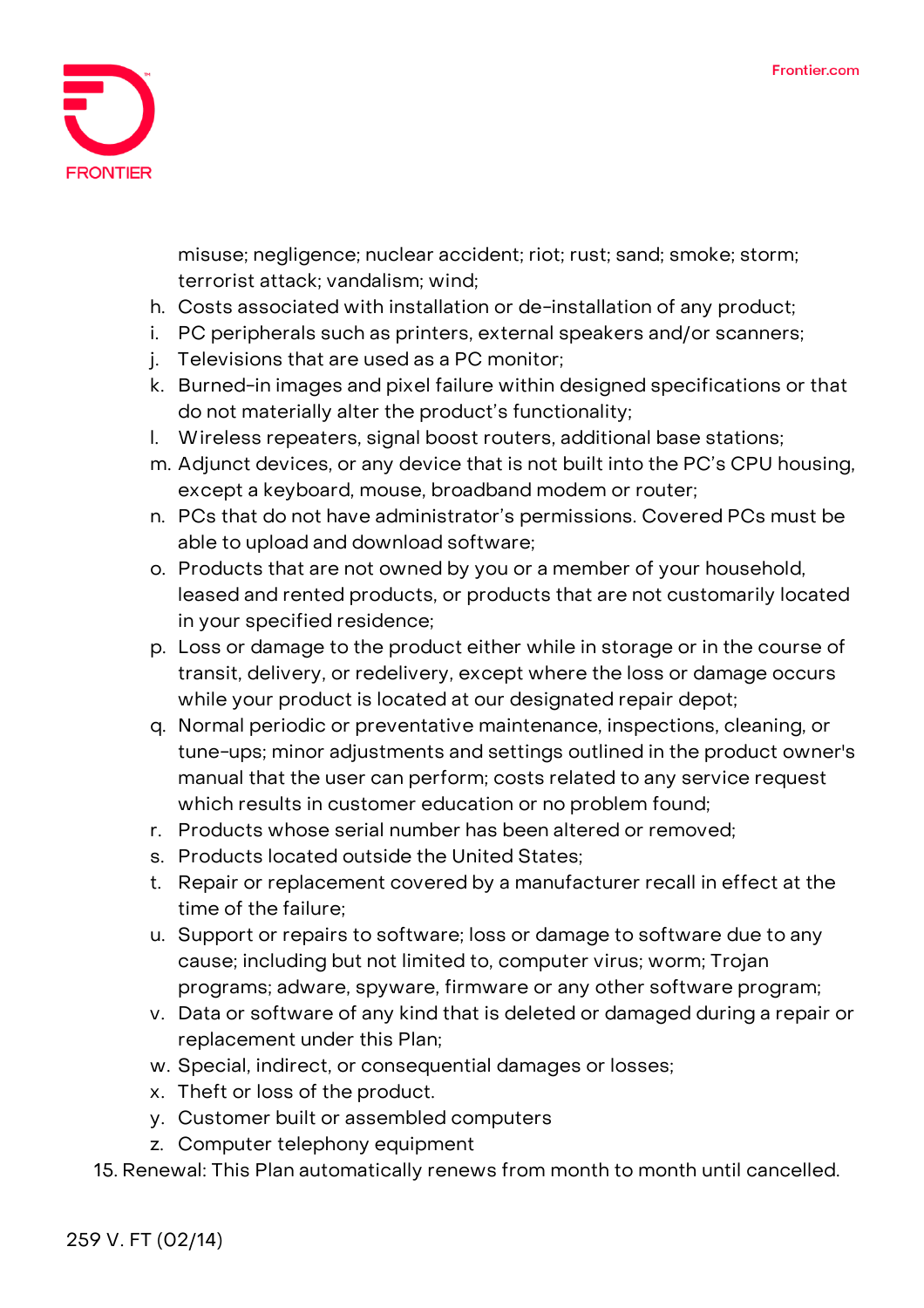

16. **Transfer:** This Plan is not transferable to another party.

- 17. **Cancellation:** This Plan is provided on a month-to-month basis and can be canceled by you at any time for any reason by notifying Frontier's local business office (or other number that Frontier may designate for such purpose) or by notifying Asurion in writing at P.O. Box 1818, Sterling, VA 20167. We may elect not to renew the Plan upon 30 days written notice to you. Upon any termination or cancellation by you or Frontier, you will have coverage provided, at no cost for an additional thirty (30) days after the date of termination or cancellation of this Plan. All claims under this Plan must be reported to us within thirty (30) days after cancellation of the Plan. For residents of AL, AR, CA, HI, MA, MD, ME, MN, MO, NJ, NM, NY, SC, TX, WA, WI and WY any refund owed and not paid or credited within thirty (30) days of cancellation shall include a 10% penalty per month.
- 18. **Changes to the Plan:** WE MAY CHANGE THE MONTHLY CHARGE FOR THE PLAN, OR WE MAY CHANGE THESE TERMS AND CONDITIONS FROM TIME TO TIME UPON THIRTY (30) DAYS WRITTEN NOTICE TO YOU. SUCH NOTICE MAY BE PROVIDED AS A MESSAGE PRINTED ON THE Frontier BILL, IN A SEPARATE MAILING OR EMAIL OR BY ANY OTHER REASONABLE METHOD AT FRONTIER'S DISCRETION. IF YOU DO NOT AGREE TO THE MODIFIED CHARGES OR TERMS OF THE AGREEMENT, YOU MAY CANCEL THE PLAN BY NOTICE TO Frontier AT ANY TIME IN ACCORDANCE WITH THESE TERMS AND CONDITIONS. THE PAYMENT OF APPLICABLE CHARGES BY YOU, OR A REQUEST FOR SERVICE UNDER THE PLANS, AFTER RECEIVING SUCH NOTICE OF A CHANGE IN THE CHARGES OR OTHER TERMS AND CONDITIONS WILL BE DEEMED TO BE ASSENT BY YOU TO THE CHANGE (S) IN THE CHARGES, TERMS OR CONDITIONS.
- 19. **Limitation of Liability:** Our liability for any negligence, error, mistake, or omission regarding the Plan or replacement of product(s) under the Plan is limited to a correction of any such error, mistake or omission. If such a correction is not possible, our liability will be limited to charges paid to Frontier in the applicable month pursuant to the Plan. Any refund must be requested by you. IN NO EVENT WILL THE PLAN OBLIGOR, ADMINISTRATOR OR Frontier BE LIABLE FOR INDIRECT, INCIDENTAL OR CONSEQUENTIAL DAMAGES INCLUDING BUT NOT LIMITED TO PERSONAL INJURIES OR LOSS OF INCOME ARISING OUT OF OR CONNECTED TO THE PROVISION OF THE PLAN, REPAIR OR REPLACEMENT OF PRODUCTS UNDER THE PLAN AND CAUSED BY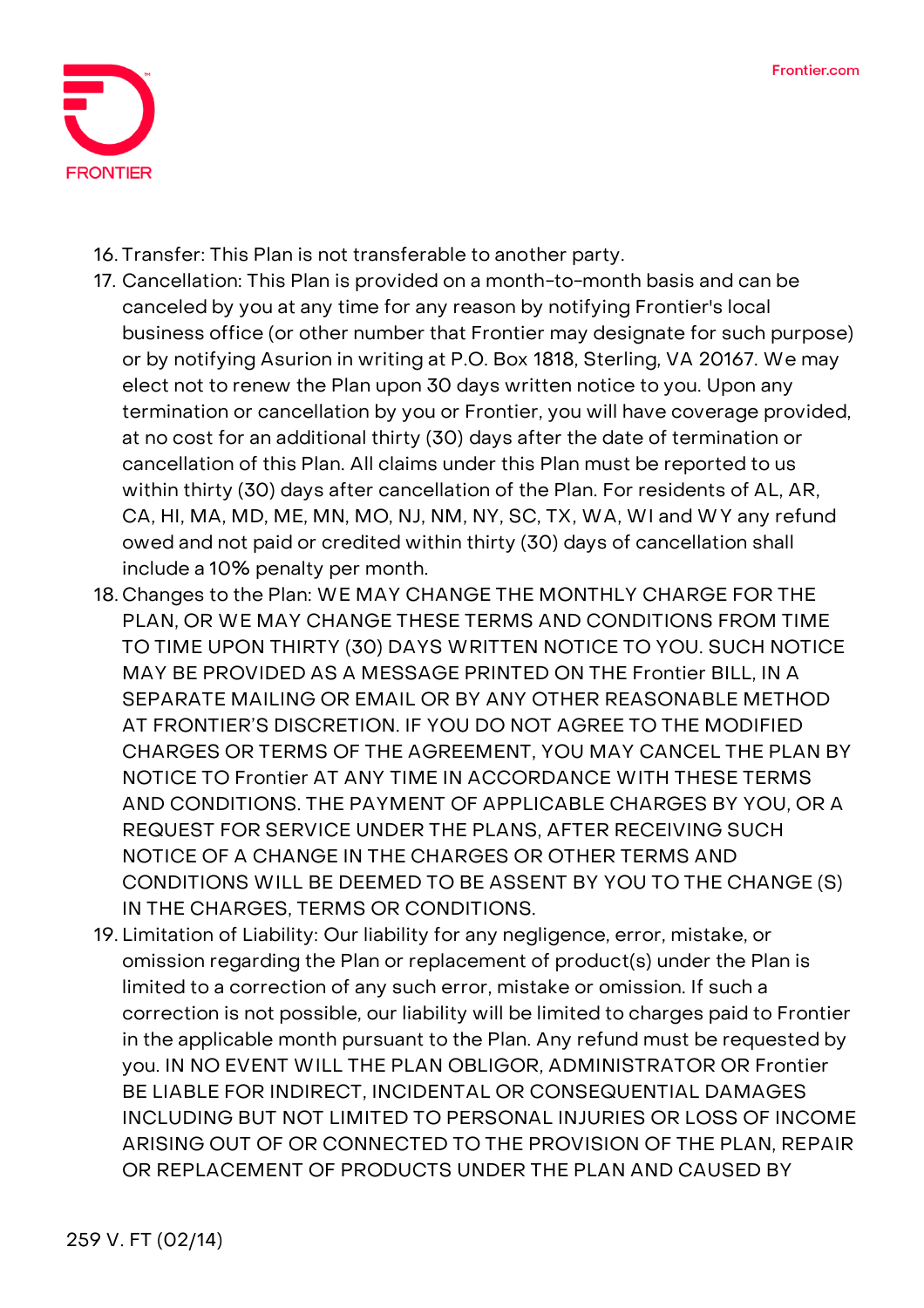

NEGLIGENCE, ERROR, MISTAKE OR OMISSION ON THE PART OF THE PLAN OBLIGOR, ADMINISTRATOR OR Frontier OR THEIR RESPECTIVE EMPLOYEES, AGENTS OR SUBCONTRACTORS.

- 20. **Force Majeure:** We shall not be held responsible for any delay or failure in performance of any part of this Plan to the extent that such delay or failure is caused by fire, flood, explosion, war, strike, embargo, government requirement, regulatory agency requirement civil or military authority, acts of God, or other similar causes beyond our control.
- 21. **Non-waiver:** Our failure in any circumstance to require strict adherence to any term or condition set forth herein shall not be deemed a waiver by us of any such term or condition under any other circumstance or of any other term or condition set forth herein.
- 22. **Arbitration Agreement:** Most of the questions or concerns that you may have about the program or this Plan can be addressed quickly and satisfactorily by contacting us at 1.866.856.3882. In the unlikely event that there are any disputes that cannot be resolved informally, **YOU AND WE AGREE TO RESOLVE THOSE DISPUTES THROUGH BINDING ARBITRATION OR SMALL CLAIMS COURT INSTEAD OF THROUGH COURTS OF GENERAL JURISDICTION. YOU AND WE AGREE THAT ANY ARBITRATION WILL TAKE PLACE ON AN INDIVIDUAL BASIS ONLY. YOU AND WE AGREE TO WAIVE OUR RIGHTS TO A TRIAL BY JURY AND TO PARTICIPATE IN A CLASS ACTION.** Arbitration is more informal than a lawsuit in court. Arbitration uses a neutral arbitrator instead of a judge or jury. It has more limited discovery than in court and is subject to limited review by courts. Arbitrators can award the same damages and relief that a court can award.

For the purpose of this arbitration agreement, references to "we" and "us" include (1) the Plan Obligor and Administrator, as defined in Sections 1 and 2 above, and their respective parents, subsidiaries, affiliates, agents, employees, successors and assigns; and (2) Frontier Communications, Inc. and its wholly owned subsidiaries. The enforcement and interpretation of this arbitration agreement is governed by the Federal Arbitration Act. This arbitration agreement shall survive the termination of this Plan. This arbitration agreement is intended to be interpreted broadly, and it includes, without limitation: (1) any dispute or claim arising out of or relating in any way to the program or to this Plan, whether based in contract, tort, statute, fraud, misrepresentation or otherwise; and (2) any such dispute or claim that arose either before this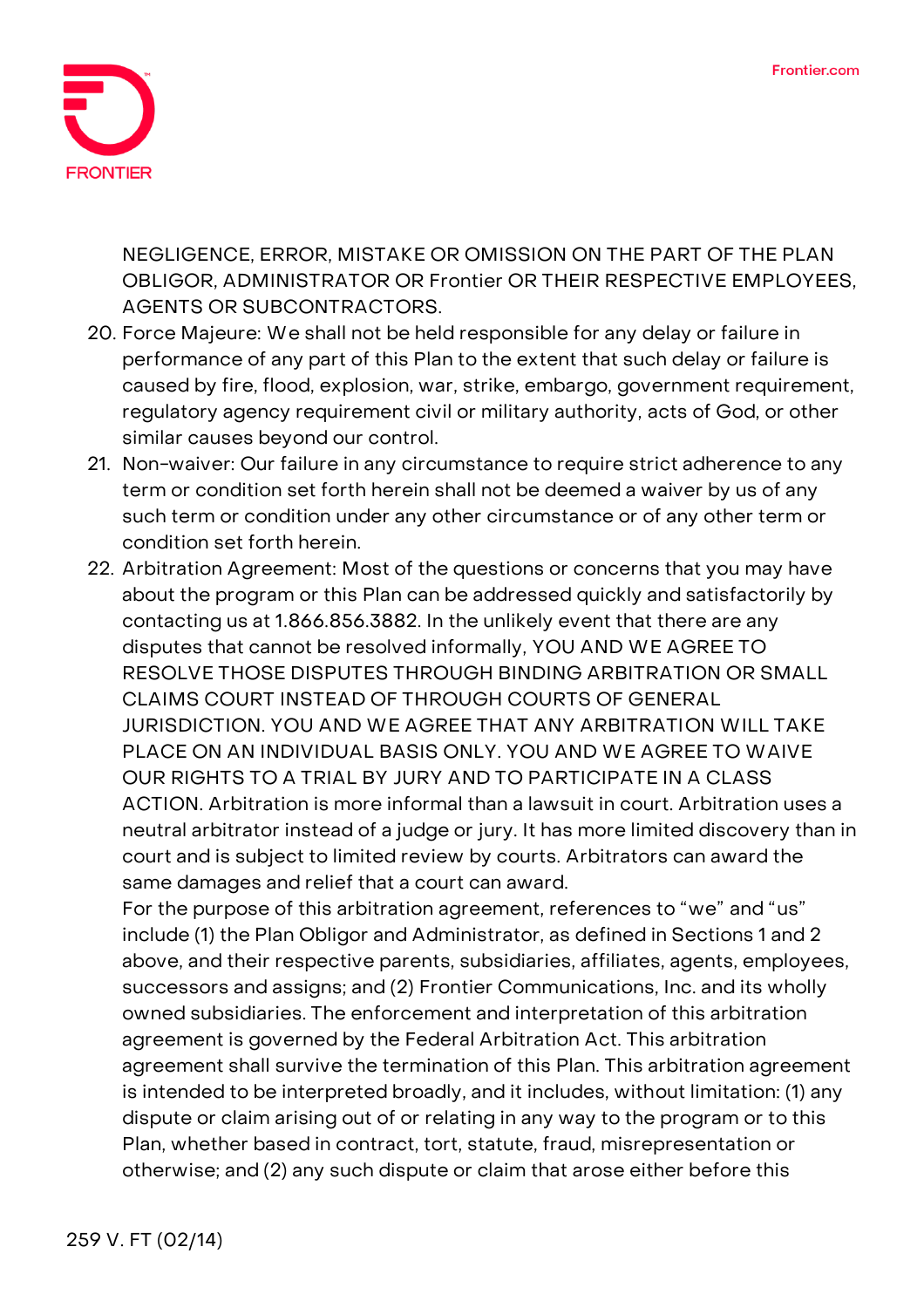

arbitration agreement or Plan was entered into by you and us or that arises after this arbitration agreement or Plan is terminated. Notwithstanding any of the foregoing, this arbitration agreement does not preclude you or us from bringing an individual action in small claims court. This arbitration agreement also does not preclude you from informing any federal, state or local agencies or entities of your dispute or claim. Such agencies or entities may be able to seek relief from us on your behalf.

If you or we intend to seek arbitration you and we must first send to the other a written Notice of Claim ("Notice") by certified mail. Your Notice to Us should be addressed to: Legal Department, 22660 Executive Drive, Suite 122, Sterling VA 20166. The Notice must describe the dispute and state the specific relief sought. If you and we do not resolve the dispute within 30 days of receipt of the Notice, you or we may initiate an arbitration proceeding with the American Arbitration Association ("AAA"). You can obtain the forms necessary to initiate an arbitration proceeding by visiting [www.adr.org](http://www.adr.org/) or by calling 1.800.778.7879. After we receive notice that you have commenced arbitration, we will reimburse you for payment of any filing fee to the AAA. If you are unable to pay a required filing fee, we will pay it if you send a written request by certified mail to: Legal Department: 22660 Executive Drive, Suite 122, Sterling VA 20166. The arbitration shall be administered by the AAA in accordance with the Commercial Arbitration Rules and the Supplementary Procedures for Consumer Related Disputes (the "Arbitration Rules") in effect at the time the arbitration is initiated and as modified by this Arbitration Agreement. You can obtain a copy of the Arbitration Rules by visiting [www.adr.org](http://www.adr.org/) or by calling 1.800.778.7879.

The arbitrator appointed by the AAA to decide the dispute is bound by the terms of this Arbitration Agreement. All issues are for the arbitrator to decide, including the scope of this Arbitration Agreement, with the exception that issues relating to the enforceability of this Arbitration Agreement may be decided by a court. Unless you and we agree otherwise, any arbitration hearings will take place in the county or parish of your billing address. If your dispute is for \$10,000 or less, you may choose to conduct the arbitration hearings either by submitting documents to the arbitrator or by appearing before the arbitrator in person or by telephone. If your dispute is for more than \$10,000, the right to arbitration hearings will be determined by the Arbitration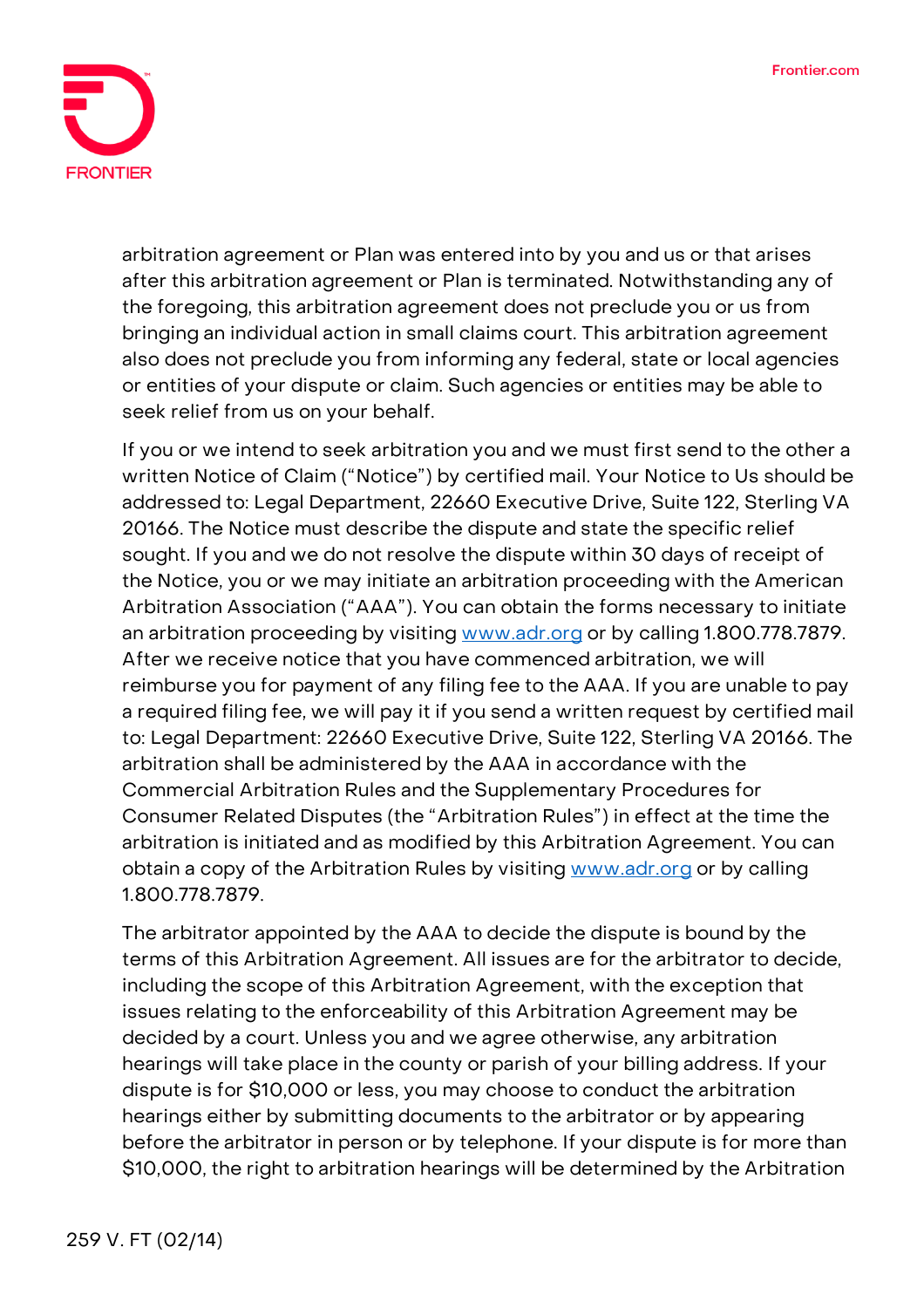

Rules. We will pay all filing, administration and arbitrator fees for any arbitration initiated pursuant to this Arbitration Agreement, unless your dispute is found by the arbitrator to have been frivolous or brought for an improper purpose under Federal Rule of Civil Procedure 11(b). In that case, the payment of such fees shall be governed by the Arbitration Rules.

At the conclusion of the arbitration hearings, the arbitrator shall issue a written decision which includes an explanation of the facts and law upon which the decision is based. If the arbitrator finds in your favor and issues a damages award that is greater than the value of the last settlement offer made by us or if we made no settlement offer and the arbitrator awards you any damages, we will: (1) pay you the amount of the damages award or \$7,500, whichever is greater; and (2) pay your attorney, if any, twice the amount of the attorney's fees and the actual amount of any expenses reasonably incurred when pursuing your dispute in arbitration. You and we agree not to disclose any settlement offers to the arbitrator until after the arbitrator has issued the written decision. The arbitrator may resolve any disputes regarding attorney's fees and expenses either during the arbitration hearings or, upon request, within 14 days of the arbitrator's written decision. While the right to the attorney's fees and expenses discussed above is in addition to any right you may have under applicable law, neither you nor your attorney may recover duplicate awards of attorney's fees and expenses. Although we may have the right under applicable law to recover attorney's fees and expenses from you if we prevail in the arbitration, we hereby waive the right to do so.

To the extent either declaratory or injunctive relief is sought in the arbitration, such relief can be awarded only to the extent necessary to provide the relief warranted by a party's individual claim. **YOU AND WE AGREE THAT EACH MAY BRING CLAIMS AGAINST THE OTHER ONLY IN AN INDIVIDUAL CAPACITY AND NOT AS A PLAINTIFF OR CLASS MEMBER IN ANY PURPORTED CLASS OR REPRESENTATIVE PROCEEDING.** Unless you and we agree otherwise, the arbitrator may not consolidate the dispute of another person with your or our dispute and may not preside over any form of a representative or class proceeding. If this specific provision of this Arbitration Agreement is found to be unenforceable, then the entirety of this Arbitration Agreement shall be null and void.

**If You Reside in One Of The Following States, These Provisions Apply to You:**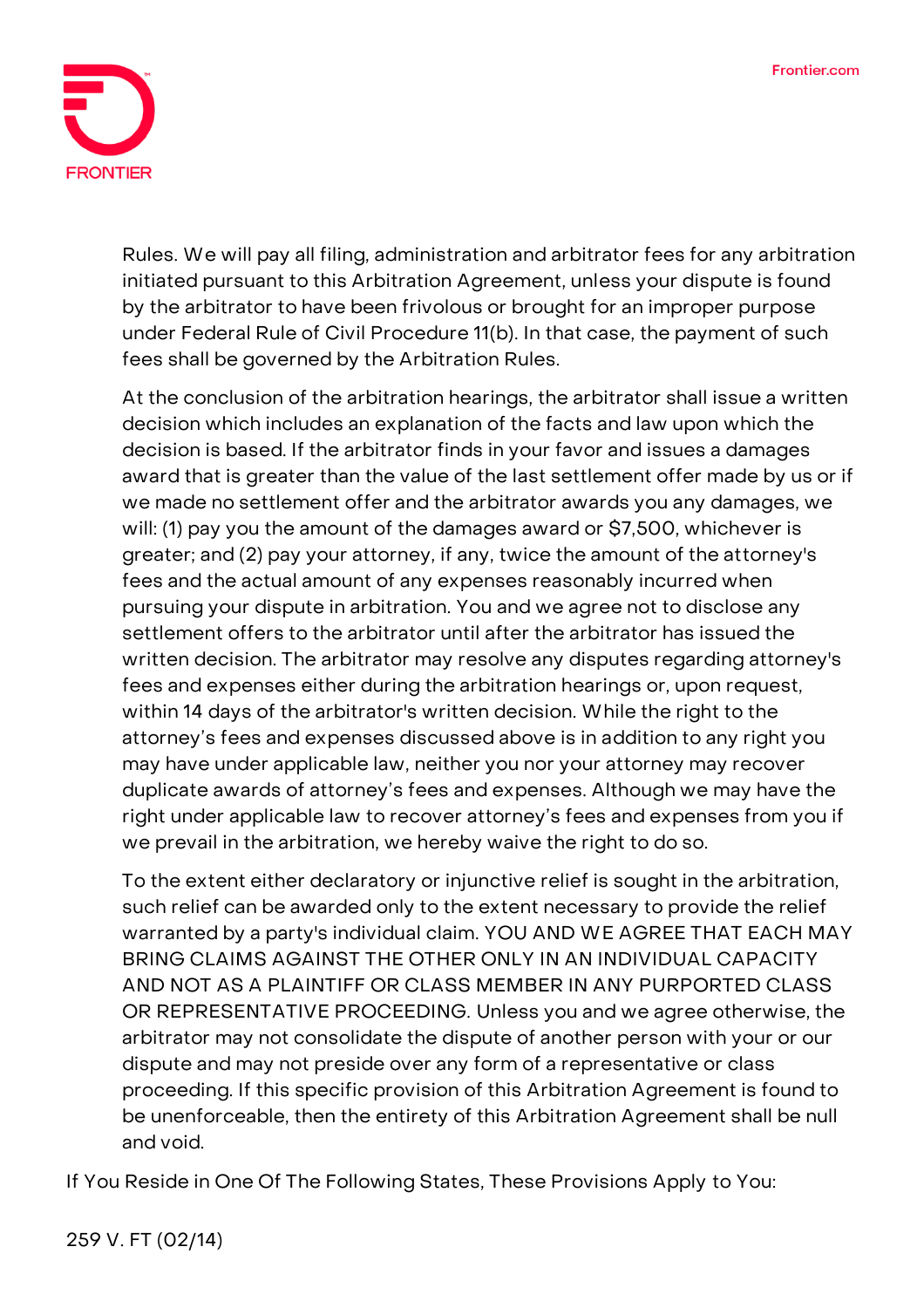

## **State Variations**

The following state variations shall control if inconsistent with any other terms and conditions:

**Alabama Residents:** You may cancel this Plan within twenty (20) days of the receipt of this Plan. If no claim has been made under the Plan, the Plan is void and we shall refund to you the full purchase price of the Plan including any premium paid for the applicable insurance policy. Any refund due to you will be credited to any outstanding balance of your account, and the excess, if any, shall be refunded to you. If you cancel this Plan after twenty (20) days of receipt of this Plan, we shall refund to you the unearned portion of the full purchase price of the Plan including the unearned portion of any premium paid for any applicable insurance policy. Any refund due to you will be credited to any outstanding balance of your account, and the excess, if any shall be refunded to you.

**Arizona Residents:** If your written notice of cancellation is received prior to the expiration date, the Administrator shall refund the remaining pro-rata price, regardless of prior services rendered under the Plan. The pre-existing condition exclusion does not apply to conditions occurring prior to the sale of the consumer product by the Obligor, its assignees, subcontractors and/or representatives.

**California Residents:** For all products other than home appliances and home electronic products, the Cancellation provision is amended as follows: If the Plan is cancelled: (a) within sixty (60) days of the receipt of this Plan, you shall receive a full refund of the price paid for the Plan provided no service has been performed, or (b) after sixty (60) days, you will receive a pro rata refund, less the cost of any service received.

**Connecticut Residents:** The expiration date of this Plan shall automatically be extended by the duration that the product is in our custody while being repaired. In the event of a dispute with the Administrator, you may contact The State of Connecticut, Insurance Department, PO Box 816, Hartford, CT 06142-0816, Attn: Consumer Affairs. The written complaint must contain a description of the dispute, the purchase price of the product, the cost of repair of the product and a copy of the Plan.

**Florida Residents:** The Plan shall be cancelled by us for fraud or material misrepresentation, including but not limited to commercial or rental use.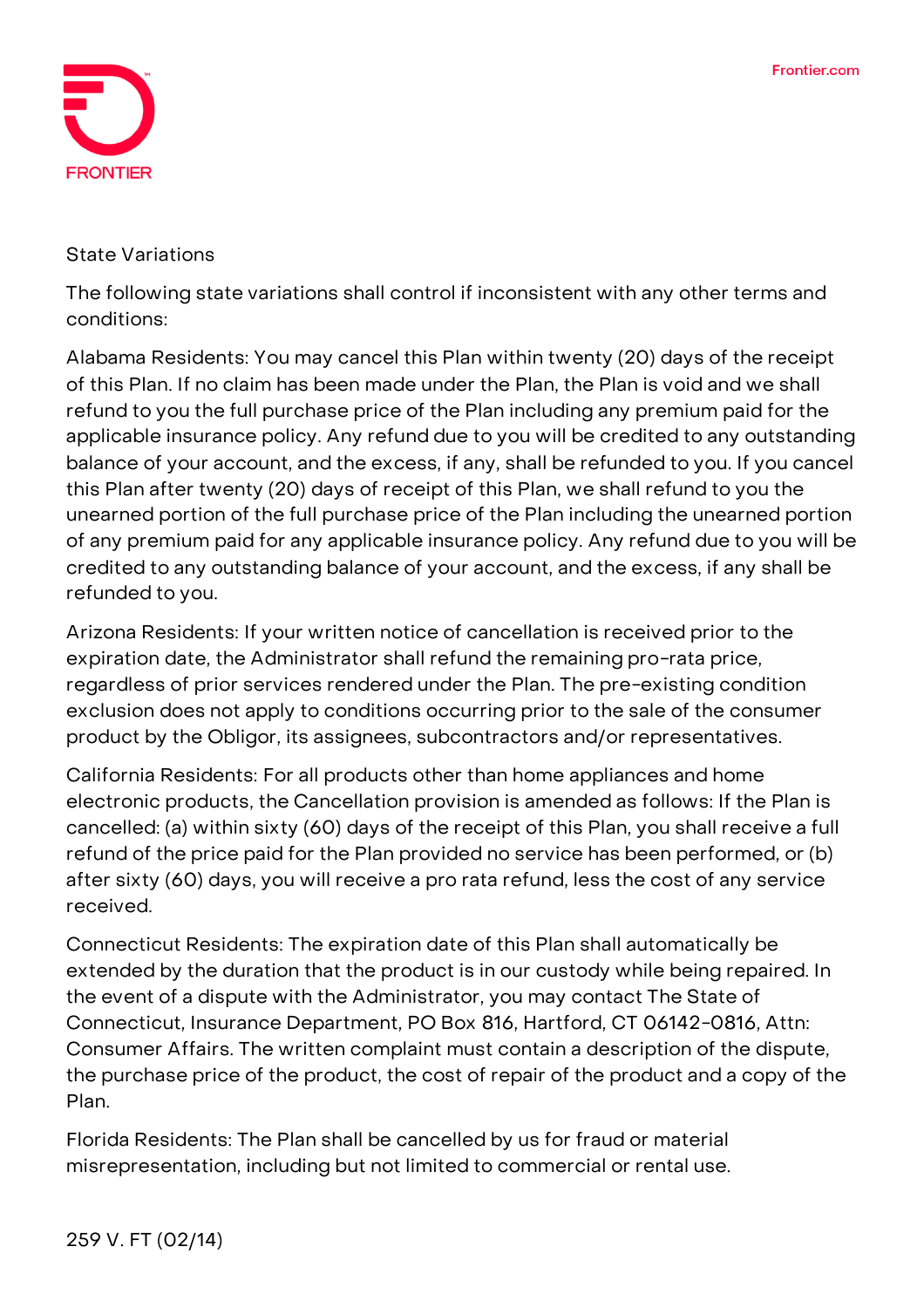

Unauthorized repair or replacement of covered equipment shall result in the cancellation of the Plan by us. In the event of cancellation by us, written notice of cancellation shall be mailed to you not less than sixty (60) days before cancellation is effective. This Plan can be cancelled by you at any time for any reason by emailing, mailing or delivering to us notice of cancellation. If the Plan is cancelled: (a) within thirty (30) days of the receipt of the Plan, you shall receive a full refund of the price paid for the Plan provided no service has been performed, or (b) after thirty (30) days, you will receive a refund based on 100% of unearned pro rata premium less any claims that have been paid or less the cost of repairs made by us. If we cancel the Plan, the return premium is based upon 100% of the unearned pro rata premium. The rate charged for this Plan is not subject to regulation by the Florida Office of Insurance Regulation.

**Georgia Residents:** This Plan shall be non-cancelable by us except for fraud, material misrepresentation, or failure to pay consideration due therefore. The cancellation shall be in writing and shall conform to the requirements of Code 33-24-44. You may cancel at any time upon demand and surrender of the Plan and we shall refund the excess of the consideration paid for the Plan above the customary short rate for the expired term of the Plan. This Plan excludes coverage for incidental and consequential damages and pre-existing conditions only to the extent such damages or conditions are known to you or reasonably should have been known to you. As stated in the Arbitration Agreement of this Plan, either party may bring an individual action in small claims court. The Arbitration Agreement Addendum does not preclude You from bringing issues to the attention of federal, state, or local agencies or entities of Your dispute. Such agencies or entities may be able to seek relief on Your behalf. You and We agree to waive the right to a trial by jury and to participate in class arbitrations and class actions. Nothing contained in the arbitration provision shall affect your right to file a direct claim under the terms of this Plan against Liberty Insurance Underwriters, Inc., pursuant to O.C.G.A. 33-7-6.

**Illinois Residents:** You may cancel this Plan for any reason at any time. If you cancel within thirty (30) days of Plan purchase, and we have not paid a claim, you will receive a full refund, less a cancellation fee of \$50.00 or 10% of the Plan price. If you cancel after thirty (30) days or any time after we pay a claim, you will receive a pro-rata refund of the Plan price based on the days remaining, less any claims that have been paid, less a cancellation fee of \$50.00 or 10% of the Plan price.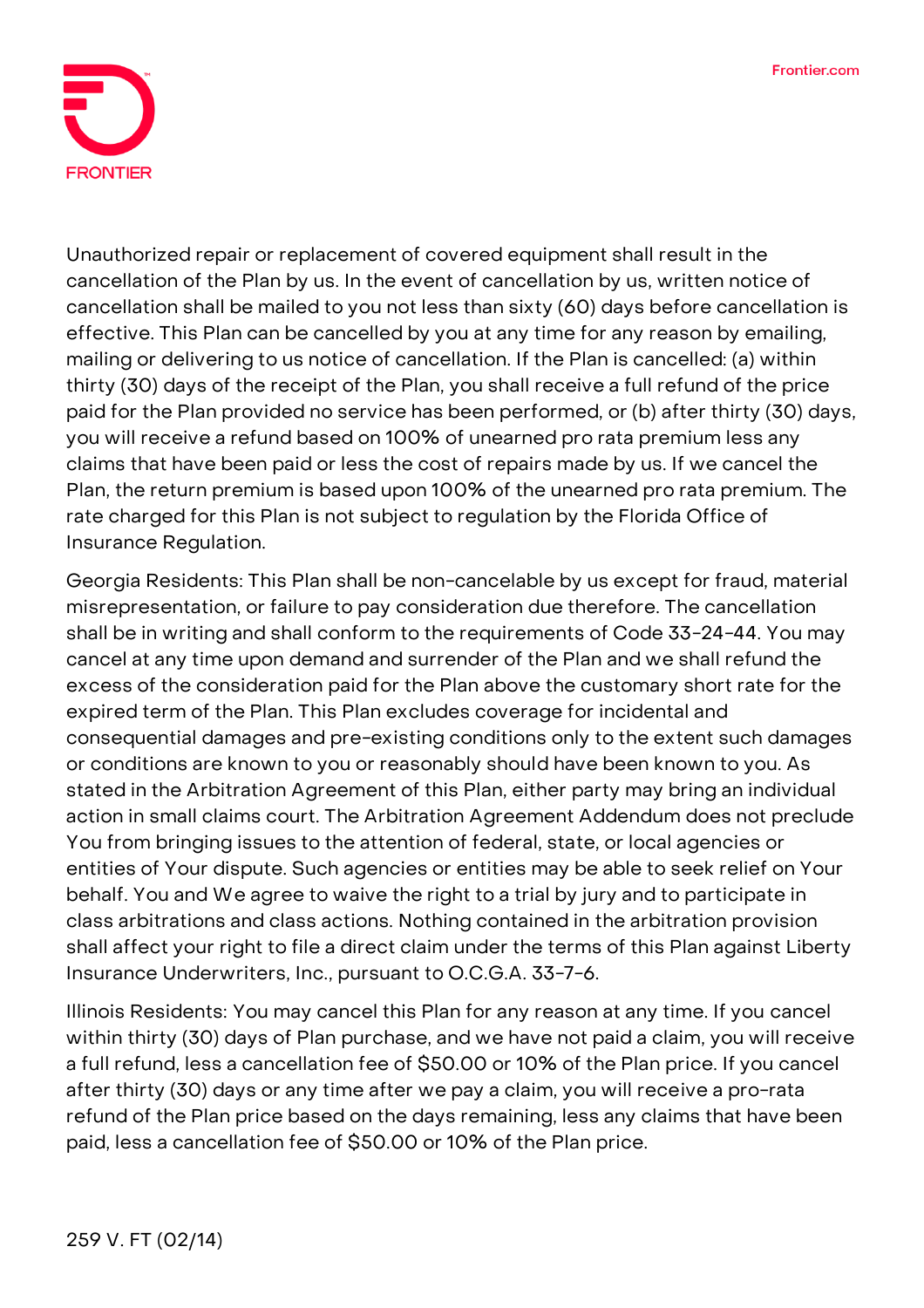

**Maine Residents:** You may cancel this Plan within twenty (20) days of the receipt of this Plan if sent by mail or within ten (10) days if delivered at the point of sale. If no claim has been made under the Plan, the Plan is void and we shall refund to you the full purchase price of the Plan including any premium paid for the applicable insurance policy. Any refund due to you will be credited to any outstanding balance of your account, and the excess, if any, shall be refunded to you. If you cancel this Plan after twenty (20) days of receipt of this Plan if sent by mail or within ten (10) days if delivered at the point of sale, we shall refund to you the unearned pro rata premium, less any claims paid. An administrative fee not to exceed ten (10) percent of the premium fee by you may be charged by us. Any refund due to you will be credited to any outstanding balance of your account, and the excess, if any shall be refunded to you. In the event of cancellation by us, written notice to you will be provided at least 15 days prior to the cancellation and will contain the effective date of the cancellation and the reason for cancellation. If a Plan is cancelled by us, you will be refunded 100% of the unearned pro rata provider fee, less any claims paid. An administrative fee not to exceed 10% of the provider fee paid by you may be charged by us.

**Nevada Residents:** You are entitled to a "Free Look" period for this Plan. If you decide to cancel this Plan within thirty (30) days of purchase, you are entitled to a one hundred percent (100%) refund of any fees paid. If you cancel this Plan after thirty (30) days from purchase, or if we cancel this Plan at anytime, you will receive a pro rata refund based on the days remaining, less a cancellation fee of twenty-five dollars (\$25.00) or ten percent (10%) of the Plan fee, whichever is less. If we fail to pay the cancellation refund within 45 days of your written request we will pay you a penalty of ten percent (10%) of the purchase price for each thirty (30) day period or portion thereof that the refund and any accrued penalties remain unpaid. If this Plan is canceled by Us, no cancellation may become effective until at least 15 days after the notice of cancellation is mailed to you. We can cancel this Plan due to unauthorized repairs which result in a material change in the nature or extent of the risk, occurring after the first effective date of the current Plan, which causes the risk of loss to be substantially and materially increased beyond that contemplated at the time the Plan was issued or last renewed. If we cancel this Plan no cancellation fee will be imposed and no deduction for claims paid will be applied. Your monthly bill forms part of this Plan. The third (3rd) sentence of the Payment section is replaced with the following: Non-payment by you may result in cancellation of the Plan. The Arbitration Agreement provision of this Plan is deleted and does not apply.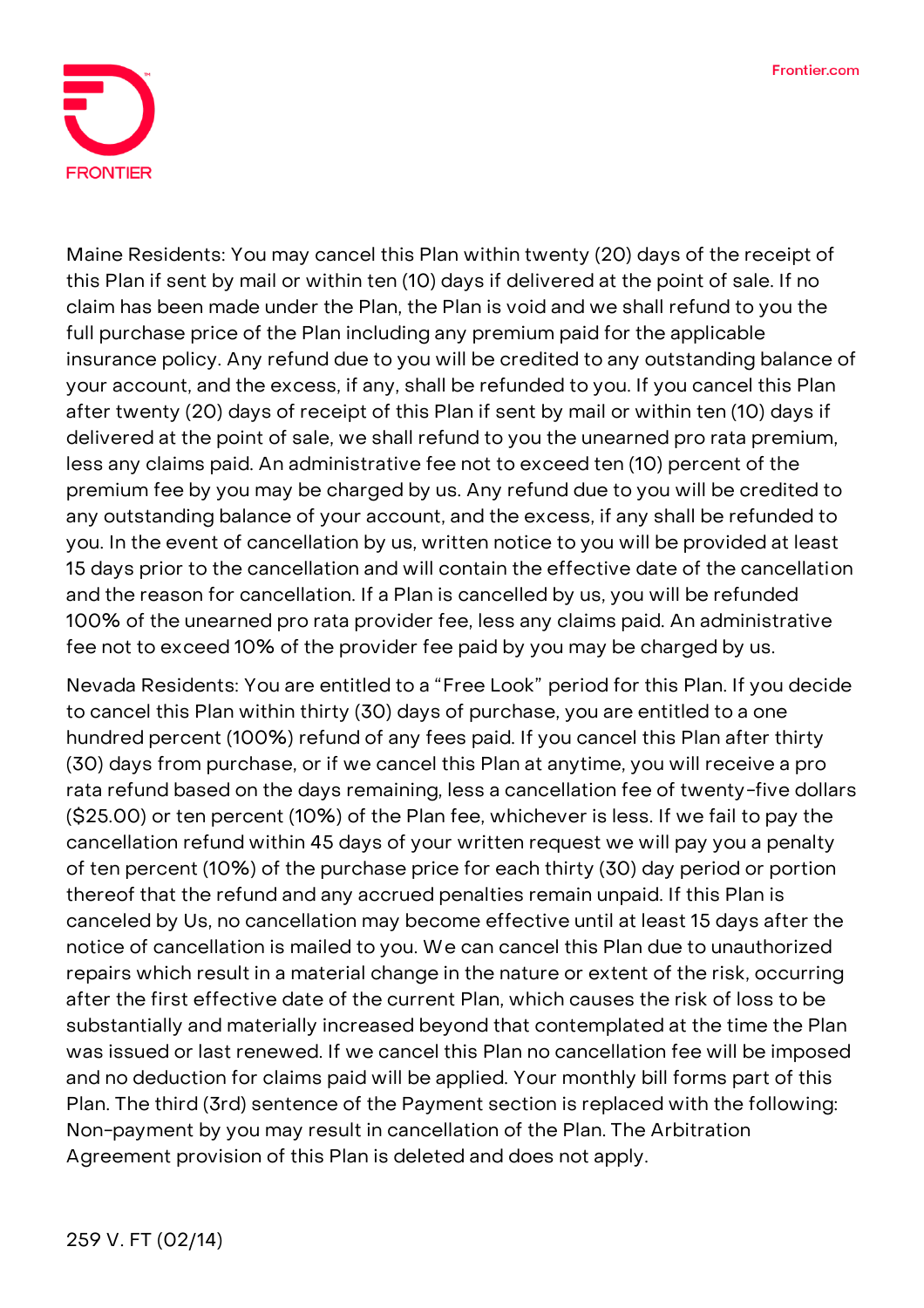

**New Hampshire Residents:** Contact us at 1.888.280.3383 with, questions, concerns, or complaints about the program. In the event you do not receive satisfaction under this Plan, You may contact the State of New Hampshire Insurance Department, 21 South Fruit Street, Suite 14, Concord, New Hampshire 03301, telephone number: 1.603.271.2261

**New Mexico Residents:** If this Plan has been in force for a period of seventy (70) days, we may not cancel before the expiration of the Plan term or one (1) year, whichever occurs first, unless: (1) you fail to pay any amount due; (2) you are convicted of a crime which results in an increase in the service required under the Plan; (3) you engage in fraud or material misrepresentation in obtaining this Plan; (4) you commit any act, omission, or violation of any terms of this Plan after the effective date of this Plan which substantially and materially increase the service required under this Plan; or (5) any material change in the nature or extent of the required service or repair occurs after the effective date of this Plan and causes the required service or repair to be substantially and materially increased beyond that contemplated at the time you purchased this Plan.

**North Carolina Residents:** The purchase of this Plan is not required either to purchase or to obtain financing for a home appliance.

**Oklahoma Residents:** The "Cancellation" section is deleted and replaced by the following: you may cancel this Plan at any time by surrendering it or providing written notice to the retailer at the address where you purchased this Plan. You may also cancel this Plan by surrendering it or providing written notice to Asurion at the address listed below. You may cancel this Plan for any reason. In the event you cancel this Plan within 30 days of receipt of the Plan, you shall receive a full refund of any payments made by you under this Plan. In the event you cancel this Plan after 30 days of receipt of this Plan, you shall receive a refund based upon 100% of the unearned pro-rata premium less an administrative fee not to exceed 10% of the unearned prorata premium or \$25, whichever is less, and less the cost of claims paid. We or Asurion may not cancel this Plan except for fraud, material misrepresentation or nonpayment by you; or if required to do so by any regulatory authorization. If we or Asurion cancel this Plan, you shall receive a refund of 100% of the unearned pro-rata premium. We or Asurion may not cancel this Plan without providing you with written notice at least thirty days prior to the effective date of cancellation. Such notice shall include the effective date of cancellation and the reason for cancellation. The following sentence is added to this Plan: Coverage afforded under this Plan is not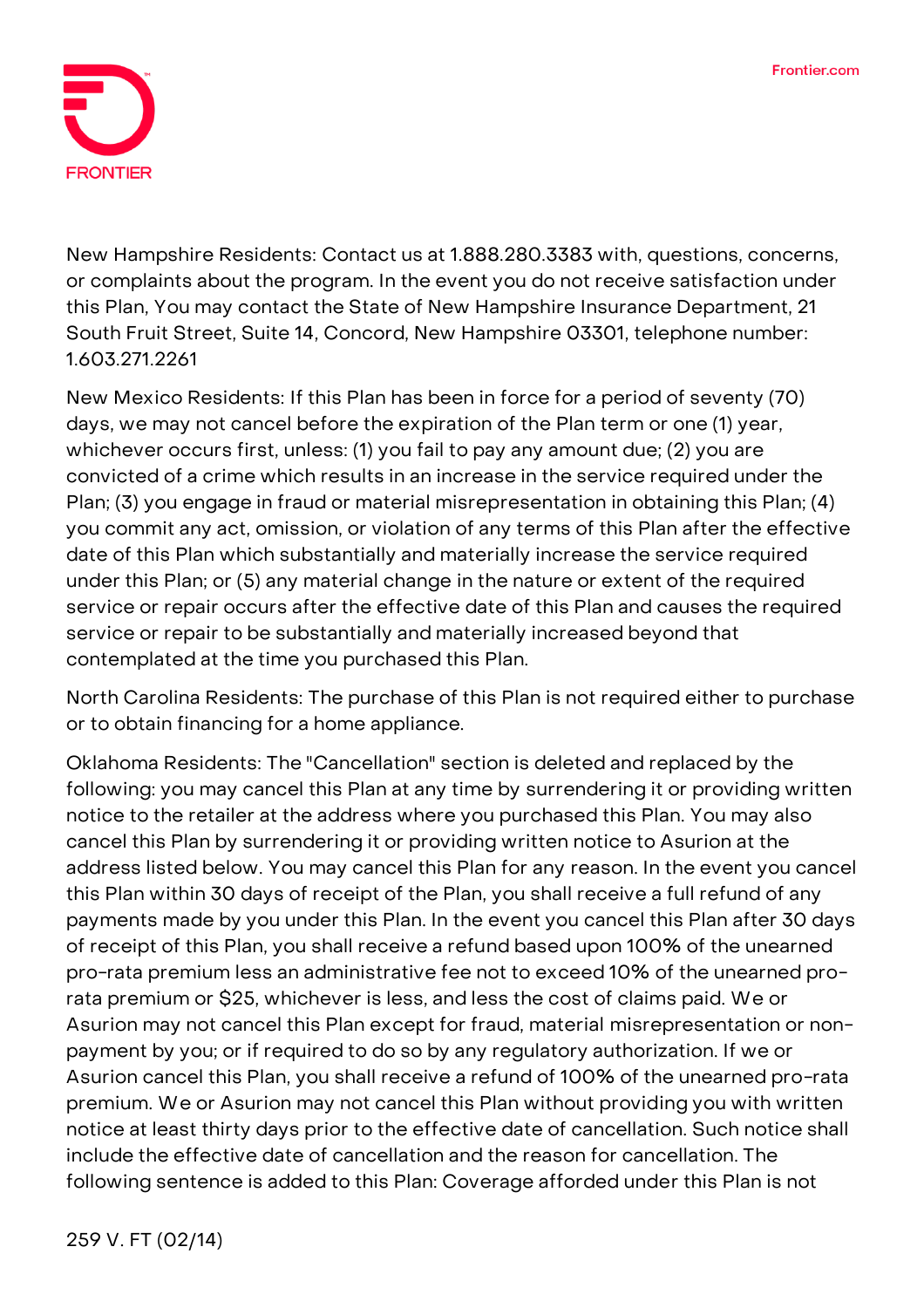

guaranteed by the Oklahoma Insurance Guaranty Association. Oklahoma service warranty statutes do not apply to commercial use references in this Plan.

**Oregon Residents:** The Arbitration Agreement provision of this Contract is amended to add the following: **Any award rendered in accordance with this Plan's Arbitration Agreement shall be a nonbinding award against you**, provided that you reject the arbitration decision in writing to us within forty-five (45) days of the arbitrator's award. Under no circumstances shall a legal proceeding be filed in a federal, state or local court until such time as both you and we first obtain an arbitration award pursuant to this Arbitration Agreement. Any arbitration occurring under this Plan shall be administered in accordance with the Arbitration Rules unless any procedural requirement of the Arbitration Rules is inconsistent with the Oregon Uniform Arbitration Act in which case the Oregon Uniform Arbitration Act shall control as to such procedural requirement.

**South Carolina Residents:** To prevent any further damage, please refer to the owner's manual. In the event the service Plan provider does not provide covered service within sixty (60) days of proof of loss by the Plan holder, the Plan holder is entitled to apply directly to the Insurance Company. If the Insurance Company does not resolve such matters within sixty (60) days of proof of loss, they may contact the SC Department of Insurance, P.O. Box 100105, Columbia, SC 29202-3105, 1.800.768.3467.

**Texas Residents:** If you purchased this Plan in Texas, unresolved complaints concerning a provider or questions concerning the registration of a service Plan provider may be addressed to the Texas Department of Licensing and Regulation, P.O. Box 12157, Austin, Texas 78711, telephone number 1.512.463.6599 or 1.800.803.9202. You may apply for reimbursement directly to the insurer if a refund or credit is not paid before the forty-sixth (46th) day after the date on which the Plan is returned to the provider. Texas license number: 116.

**Utah Residents: NOTICE. This plan is subject to limited regulation by the Utah Insurance Department. To file a complaint, contact the Utah Insurance Department.** Coverage afforded under this Plan is not guaranteed by the Utah Property and Casualty Guarantee Association. This Plan may be cancelled due to unauthorized repair which results in a material change in the nature or extent of the risk, occurring after the first effective date of the current policy, which causes the risk of loss to be substantially and materially increased beyond that contemplated at the time the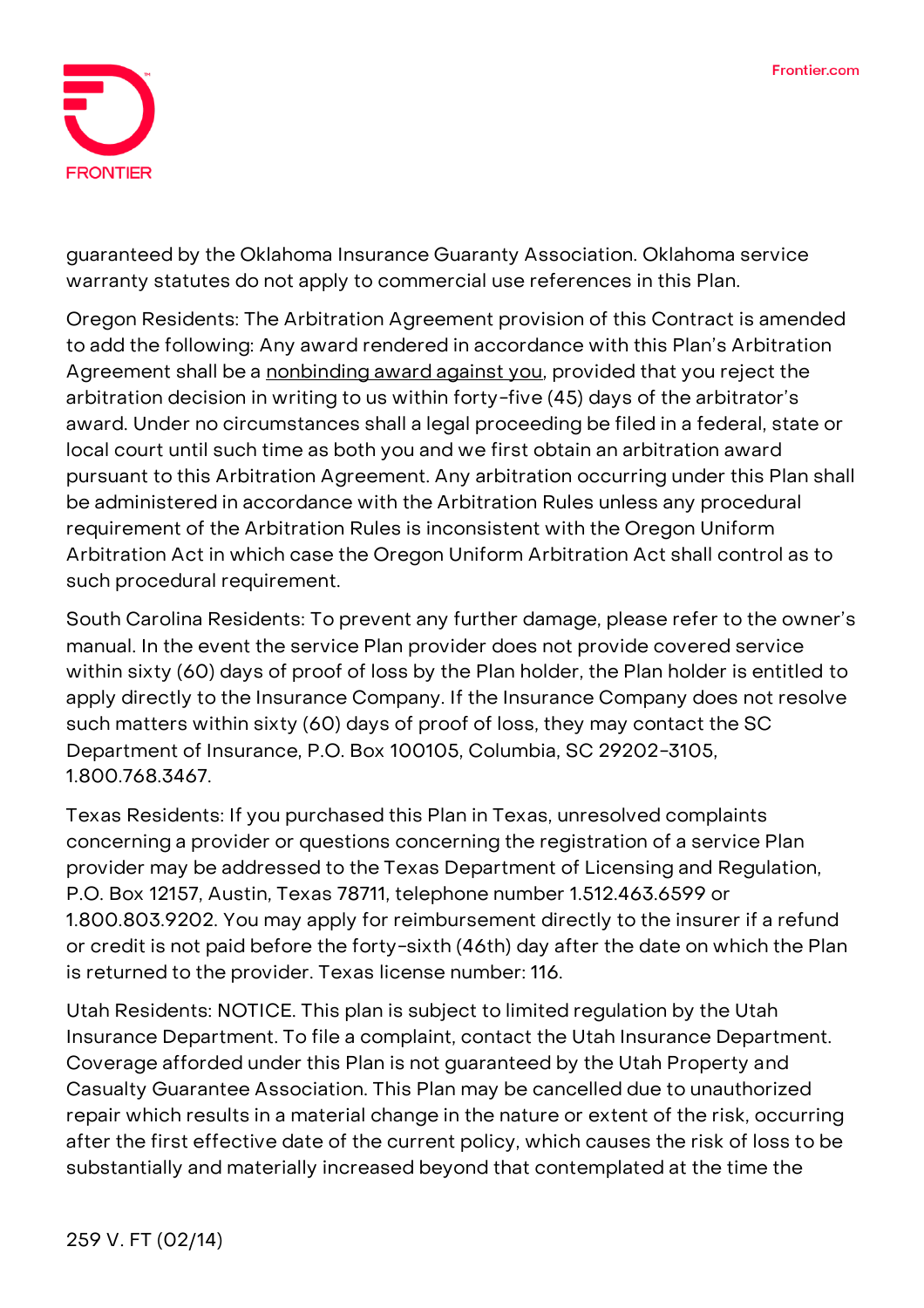

policy was issued or last renewed. Failure to notify within the prescribed time will not invalidate the claim if you can show that notification was not reasonably possible. If we cancel this Plan due to fraud or material misrepresentation, you will be notified thirty (30) days prior to cancellation. If we cancel this Plan due to nonpayment, you will be notified ten (10) days prior to Plan cancellation.

**Washington Residents:** You may apply directly to the insurance company.

**Wisconsin Residents: THIS CONTRACT IS SUBJECT TO LIMITED REGULATION BY THE OFFICE OF THE COMMISSIONER OF INSURANCE.** This Plan shall not be cancelled due to unauthorized repair of the covered equipment, unless we are prejudiced by your failure to obtain such authorization. If this Plan is canceled, no deduction shall be made from the refund for the cost of any service received. The Arbitration Agreement provision of this Contract is amended as follows: (1) **TO RESOLVE DISPUTES, YOU MAY CHOOSE EITHER BINDING ARBITRATION, PURSUANT TO THE ARBITRATION AGREEMENT PROVISION OF THIS CONTRACT, OR SMALL CLAIMS COURT. BY AGREEING TO THIS CONTRACT, YOU AND WE WAIVE THE RIGHT TO HAVE DISPUTES RESOLVED THROUGH COURTS OF GENERAL JURISDICTION, THE RIGHT TO TRIAL BY JURY, AND TO PARTICPATE IN CLASS ARBITRATIONS AND CLASS ACTIONS**; and (2) the sentence "The enforcement and interpretation of this arbitration agreement is governed by the Federal Arbitration Act." is deleted in its entirety. You may cancel this Plan within twenty (20) days of the receipt of this Plan if sent by mail or within ten (10) days if delivered at the point of sale. If no claim has been made under the Plan, the Plan is void and we shall refund to you the full purchase price of the Plan including any premium paid. Any refund due to you will be credited to any outstanding balance of your account, and the excess, if any, shall be refunded to you. If you cancel this Plan after twenty (20) days of receipt of this Plan if sent by mail or within ten (10) days if delivered at the point of sale, we shall refund to you the unearned pro rata premium. Any refund due to you will be credited to any outstanding balance of your account, and the excess, if any shall be refunded to you. If a Plan is cancelled by us, you will be refunded 100% of the unearned pro rata provider fee. An administrative fee not to exceed 10% of the provider fee paid by you may be charged by us.

**Wyoming Residents:** This Plan will be considered void and we will refund you the full purchase price of the Plan or credit your account if you have not made a claim under this Plan and you have returned the Plan to us a) within 20 days after the date we have mailed the Plan to you, b) within 10 days after you have received the Plan if the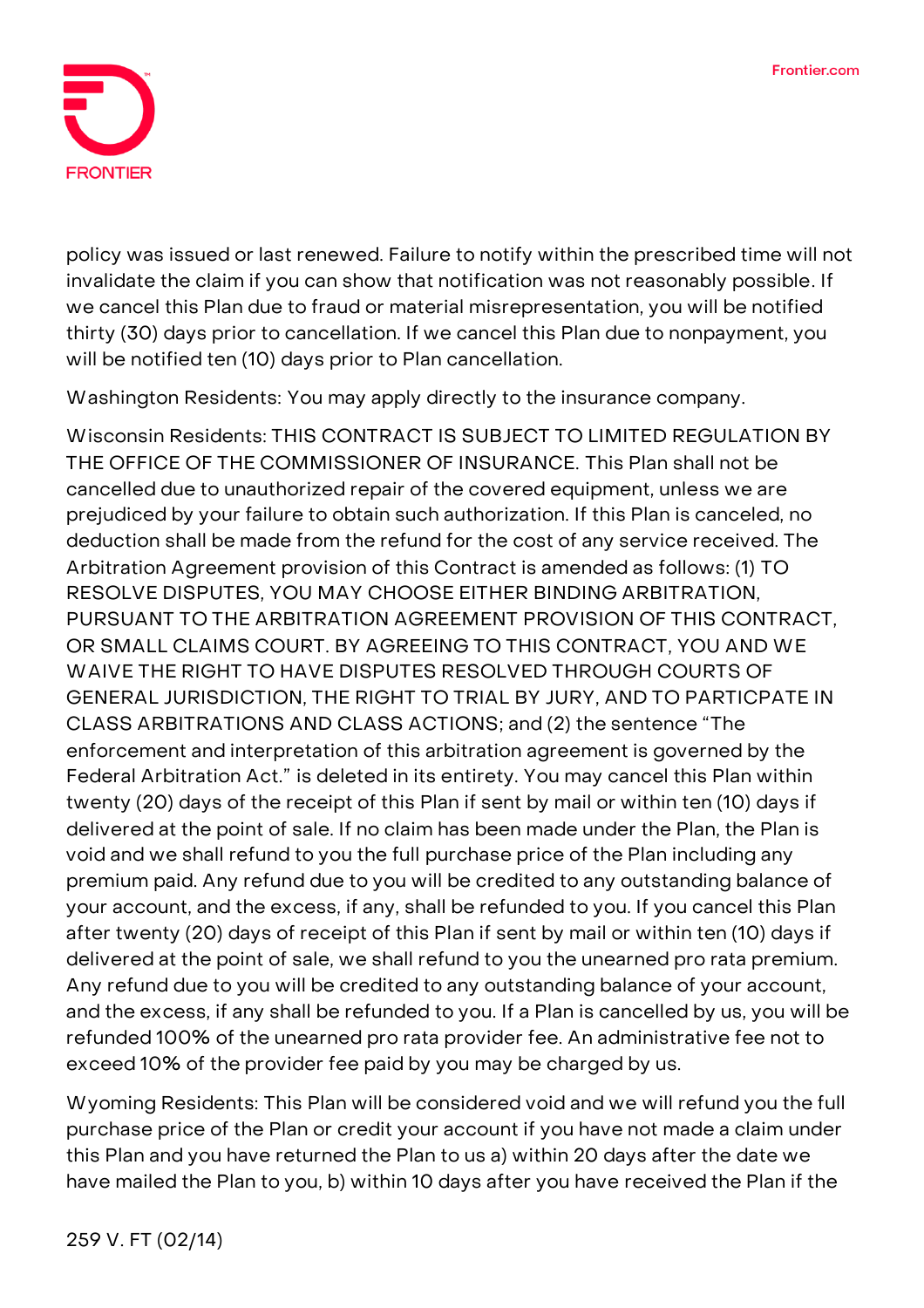

Plan was furnished to you at the time the Plan was purchased, or c) within a longer time period if specified in the Plan. The right to void the Plan provided in this subsection applies only to the original Plan purchaser and is not transferable. If we cancel this Plan for reasons other than nonpayment, a material misrepresentation made by you to us or because of a substantial breach of duties by you relating to the product or its use, we will mail a written notice to you at least ten (10) days prior to cancellation. The notice of cancellation shall state the effective date of cancellation and the reason for cancellation. In the event covered service is not provided by us within sixty (60) days of proof of loss by you, you are entitled to apply directly to the reimbursement insurance company. The Arbitration Agreement provision in this Plan is replaced with the following: "If there are disputes between You and Us that are not resolved by negotiations, You and We may in a separate written agreement voluntarily consent to arbitration. Any arbitration proceedings shall be conducted within the state of Wyoming." For the purpose of this Arbitration Agreement, references to "We", "Us" and "Our" include the Plan Obligor and Administrator, as defined above, and their respective parents, subsidiaries, affiliates, service contract insurers, agents, employees, successors and assigns; and (2 Frontier Communications, Inc..

**To obtain a large-type copy of the terms and conditions of this Contract, please call 1.866.442.3179.**

\_\_\_\_\_\_\_\_\_\_\_\_\_\_\_\_\_\_\_\_\_\_\_\_\_\_\_\_\_\_\_\_\_\_\_\_\_\_\_\_\_\_\_\_\_\_\_\_\_\_\_\_\_\_\_\_\_\_\_\_\_\_\_\_\_\_\_\_\_\_\_\_\_\_\_\_\_\_\_\_\_\_\_\_

\_\_\_\_\_\_\_\_\_\_\_\_\_\_\_\_\_\_\_\_\_\_\_\_\_\_\_\_\_\_\_\_\_\_\_\_\_\_\_\_\_\_\_\_\_\_\_\_\_\_\_\_\_\_\_\_\_\_\_\_\_\_\_\_\_\_\_\_\_\_\_\_\_\_\_\_\_\_\_\_\_\_\_\_

Administered by:

Asurion P.O. Box 1340 Sterling, Virginia 20167 1.866.442.3179

©2014 Asurion, LLC All rights reserved.

Name:

Address:

\_\_\_\_\_\_\_\_\_\_\_\_\_\_\_\_\_

\_\_\_\_\_\_\_\_\_\_\_\_\_\_